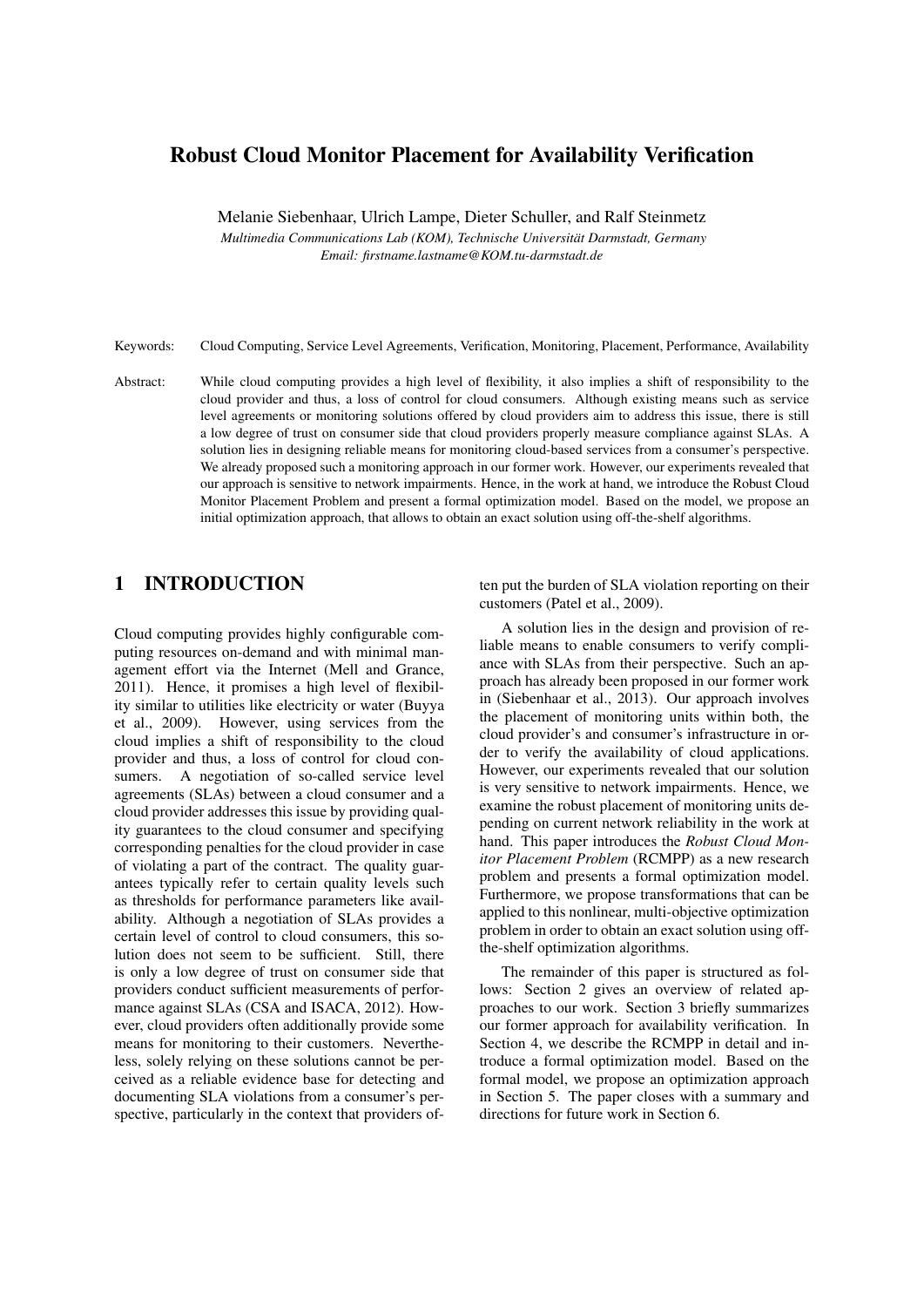## 2 RELATED WORK

Only a few approaches have been proposed so far for monitoring the performance of cloud resources from a consumer's perspective. For example, (Sharma et al., 2013) propose a network monitoring framework that enables tenants to monitor the connectivity between their allocated compute nodes. Other related publications focus on robust placement problems in networks in general. For example, (Natu and Sethi, 2008) try to minimize the number of monitor locations while accounting for a maximum of k node/edge failures, and (Bin et al., 2011) consider relocatable VMs in the presence of up to k host failures. In the field of Operations Research, the fault-tolerant facility location problem, first studied by (Kamal and Vazirani, 2000), where each city must at least be connected to a certain number of distinct facilities, is related to the work at hand. But none of the related approaches addresses robust monitor placement by jointly considering current network reliability, monitor redundancy, and resource as well as location constraints.

# 3 AVAILABILITY VERIFICATION OF CLOUD APPLICATIONS

In this section, we give an overview of our former work for verifying the availability of cloud applications introduced in (Siebenhaar et al., 2013), which serves as a foundation for the work at hand. Our former work proposed a hybrid monitoring approach for verifying the availability of cloud applications from a consumer's perspective, since availability is one of the very few performance parameters that are part of the SLAs of today's cloud providers (e.g., Elastic Compute Cloud (EC2) by (Amazon, 2008)). However, further performance parameters can be easily incorporated in our approach as well. Basically, our former approach combines consumer- and cloud-side monitoring. In doing so, consumers not only obtain means to assess the status of a cloud application independently from a cloud provider, but also obtain visibility of the end-to-end performance of a cloud-based service. Hence, our approach enables consumers to attribute downtimes to causes either on consumer or provider side. Three different component types are considered in our design (cf. Figure 1): Monitoring units placed on VMs on consumer- and cloud-side observe the availability of a cloud application and the VM, where the application is running on. For our approach we make the assumption that a consumer has access to the VM where a cloud application is hosted. However, a monitoring unit on cloud-side ob-



Figure 1: Overview of the monitoring framework

serving a specific application is never placed on the VM where the application is hosted. In this case, a monitoring unit would not be able to report any downtimes if the underlying VM crashes. Nevertheless, a lightweight software component, a VM monitor, is placed on each VM where a cloud application is hosted in order to gain access to predefined processes that are essential for running the cloud application. A periodical pull model is applied by the monitoring units in order to invoke predefined services of the cloud application or request the status of essential processes from VM monitors. The set of monitored services and essential processes of a cloud application can be defined in advance, e.g., as part of the SLAs. Finally, a broker component is introduced which collects and aggregates the monitoring data of all monitoring units. The monitoring units apply an eventbased push model to send data to the broker. The broker maintains a list of the downtimes reported by each monitoring unit and periodically computes the overall availability. For more information on the computation of the overall availability, the interested reader is referred to (Siebenhaar et al., 2013). Since failures in the network between a consumer and provider could prevent monitoring units on consumer-side from detecting a downtime of a cloud application, monitoring units should be placed on different network domains. We assume that an enterprise running several data centers at different branches could assign independent consumer-side monitors to different locations.

## 4 ROBUST CLOUD MONITOR PLACEMENT PROBLEM

### 4.1 Problem Statement

Our work focuses on a scenario, where an enterprise cloud user has several regional branches worldwide, each running a private data center, and makes use of applications running in the data centers of a cloud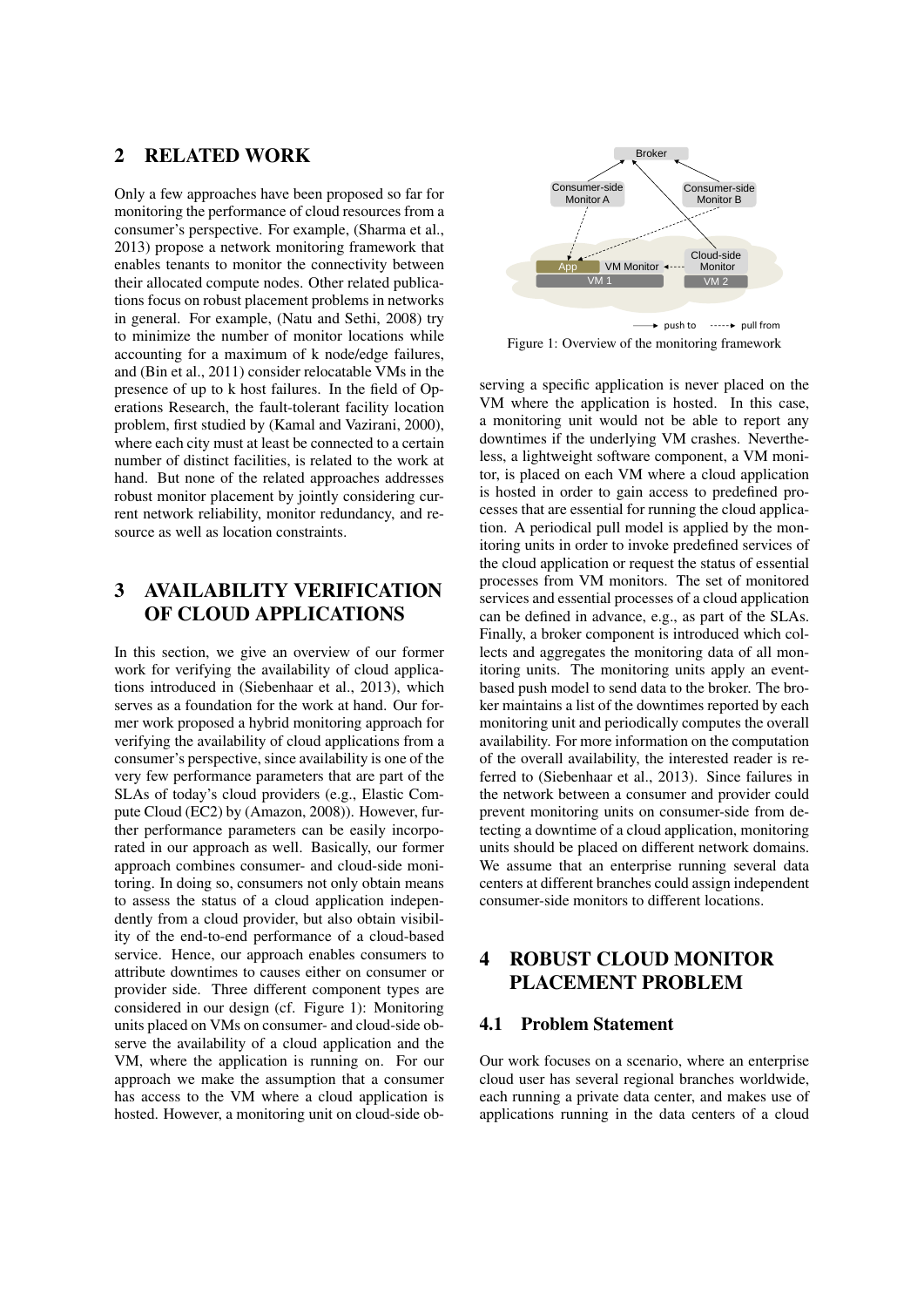

Figure 2: Robust Cloud Monitor Placement scenario<sup>1</sup>

provider (cf. Figure 2). We take the perspective of the enterprise cloud user, who wants to verify the availability of the running cloud applications. For this purpose, the enterprise cloud user applies our hybrid monitoring approach as described in the previous section. In doing so, s/he places monitoring units for each cloud application on consumer- and providerside. However, since the experiments in (Siebenhaar et al., 2013) revealed that our approach is sensitive to network impairments, the placement of the monitoring units must be conducted in such a way that the robustness of our monitoring framework is maximized. Table 1 gives an overview of the symbols introduced in the following and used in the formal model. The upper part of the table describes the basic entities, whereas the lower part contains the parameters.

The scenario considered in this work consists of a set of data center sites, formally denoted as  $S =$  $\{1,...,n\}$ . This set *S* is a union of the set  $S'' =$  $\{1,...,d\}$ ) of data center sites of the enterprise cloud user and the set  $S' = \{d+1, ..., n\}$  of data center sites of the cloud provider. A set  $V_s = \{1, ..., i\}$  of VMs is running on each data center site  $s \in S$ . All VMs  $V_s$ are potential candidates for monitor placement. On the data center sites  $s' \in S'$  of the cloud provider, each VM  $v' \in V_{s'}$  is provided to the enterprise cloud user, e.g., as part of a virtual private network, running a set of cloud applications  $C_{s'v'} = \{1, ..., j\}$  to be monitored. The VMs  $v \in V_s$  representing potential monitor candidates are interconnected with the VMs  $v' \in V_{s'}$  of the cloud applications  $C_{s'v'}$  via a set of links  $\hat{L} = \{l(sv \rightleftharpoons s'v')\}$ . Since the enterprise cloud user is not aware of the underlying network topologies of the Internet service provider and the cloud provider when connecting to a cloud application, we assume that the enterprise cloud user is only able to measure the end-to-end performance between a given pair of VMs represented by a single link  $l \in L$  between this pair of VMs in the model. Each moni-

Table 1: Used symbols in the formal model

| Symbol                                               | <b>Description</b>                      |
|------------------------------------------------------|-----------------------------------------|
| $S = \{1, , n\}$                                     | set of n data center sites              |
| $S'' = \{1, , d\}$                                   | consumer sites, $S'' \subset S$         |
| $S' = \{d+1,,n\}$                                    | provider sites, $S' \subset S$          |
| $V_s = \{1, , i\}$                                   | VM candidates for monitor               |
|                                                      | placement on site $s \in S$             |
| $C_{s'v'} = \{1, , j\}$                              | cloud applications to moni-             |
|                                                      | tor on VM $v' \in V_{s'}$ , $s' \in S'$ |
| $L = \{l(sv \rightleftharpoons s'v')\}$              | links interconnecting VM                |
|                                                      | monitor candidates $V_s$ and            |
|                                                      | VMs of applications $C_{s'v'}$          |
| $R = \{1, , k\}$                                     | set of k considered VM re-              |
|                                                      | source types                            |
| $rd_{s'v'cr} \in \mathbb{R}^+$                       | resource demand for moni-               |
|                                                      | toring application $c \in C_{s'v'}$     |
|                                                      | for resource $r \in R$                  |
| $rs_{svr} \in \mathbb{R}^+$                          | resource supply of VM                   |
|                                                      | $v \in V_s$ for resource $r \in R$      |
| $rf_{s'v'c} \in \mathbb{N}_{>1}$                     | redundancy factor for moni-             |
|                                                      | toring application $c \in C_{s'v'}$     |
| $p_{l(sv \rightleftharpoons s'v')} \in \mathbb{R}^+$ | observed reliability for each           |
|                                                      | $\text{link } l \in L$                  |
| $p_{sv} \in \mathbb{R}^+$                            | observed reliability for each           |
|                                                      | VM $v \in V_s$                          |

toring unit for a cloud application  $c \in C_{s'v'}$  exhibits a certain resource demand of  $rd_{s'v'cr} \in \mathbb{R}^+$  for a specific resource type  $r \in R = \{1, ..., k\}$  such as, e.g., CPU power or memory. Furthermore, each VM  $v \in V_s$ on a site  $s \in S$  is able to provide a specific resource supply of  $rs_{svr} \in \mathbb{R}^+$ . For reasons of fault-tolerance, the enterprise cloud user specifies a redundancy factor  $rf_{s'v'c} \in \mathbb{N}_{>1}$  for each cloud application  $c \in C_{s'v'}$ indicating that application  $c$  has to be monitored by  $rf_{s'v'c}$  different monitoring units. We further assume that the enterprise cloud user is able to utilize traditional network measurement tools in order to estimate the reliability of a given VM  $v \in V_s$  on a site  $s \in S$  or a link  $l \in L$  between a given pair of VMs. With respect to these measurements,  $p_{sv} \in \mathbb{R}^+$  denotes the observed reliability for a VM  $v \in V_s$  on a site  $s \in S$ and  $p_{l(sv \rightleftharpoons s'v')} \in \mathbb{R}^+$  denotes the observed reliability for a given link  $l \in L$ .

The challenge for the enterprise cloud user now consists in assigning the monitoring units of all cloud applications to VMs on consumer and provider sites. In doing so, the objective of the enterprise cloud user is to maximize the reliability of the monitoring framework expressed by the probability that at least one of the redundant monitoring units for each cloud application is working. The resource supplies of all VMs must not be exceeded by the assigned moni-

<sup>1</sup>based on http://docs.aws.amazon.com/AmazonVPC/ latest/NetworkAdminGuide/images/Branch Offices.png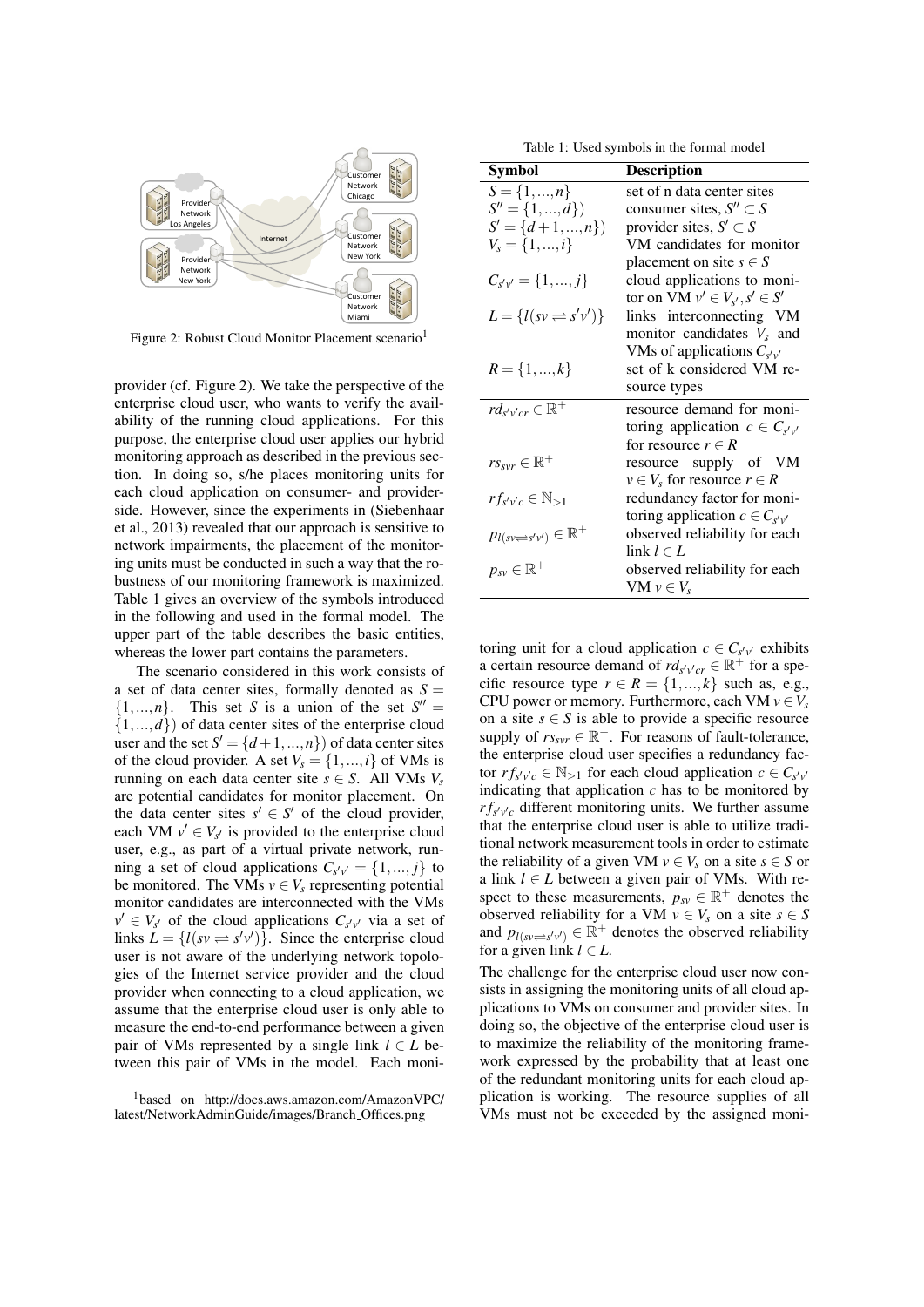

Figure 3: Robust Cloud Monitor Placement example

toring units. Furthermore, all monitoring units for a specific cloud application must be placed on different sites and, following our hybrid monitoring approach, at least one monitor must be placed on consumer and provider side, respectively. In addition, a monitoring unit for a specific cloud application is not allowed to be placed on the VM where the cloud application is running. As already mentioned, this is due to the fact that a monitoring unit is not able to report a downtime when the underlying VM is currently down.

We denote this problem as the *Robust Cloud Monitor Placement Problem* (RCMPP). A simplified example for a RCMPP instance neglecting resource demands and supplies for ease of clarity is depicted in Figure 3. The instance exhibits two provider sites  $S_4$ ,  $S_5$  and three consumer sites  $S_1$ ,  $S_2$ ,  $S_3$  each running two VMs. A set of applications is running on each VM. For example, *C*<sup>42</sup> denotes the set of applications running on VM no. 2 on site *S*4. The corresponding link between this VM and VM no. 1 on consumer site *S*<sub>1</sub> exhibits a reliability of  $p_{l(1,1)\neq 4,2} = 0.99$  and VM no. 1 exhibits a reliability of  $p_{11} = 0.97$ . In our work, we are only interested in monitoring the cloud applications on provider side. However, the applications running on consumer side are also considered in the model in the form of remaining resource supplies of their VMs. If we assume that only one application is part of each set  $C_{s'v'}$  on provider side in the example and that the enterprise cloud user specifies a redundancy factor  $rf_{s'v'c} = 2$  for each application, 8 monitoring units will be assigned to VMs in total, thereby placing one monitoring unit on consumer side and one on provider side for each application.

#### 4.2 Formal Model

In order to develop strategies to solve the RCMPP, we transform the problem into an optimization model. Model 1 Robust Cloud Monitor Placement Problem

$$
Maximize \quad \{p_{s'v'c}^{mon}(x) | s' \in S', v' \in V_{s'}, c \in C_{s'v'}\} \quad (1)
$$

$$
p_{s'v'c}^{mon}(x) = 1 - \prod_{s \in S, v \in V_s} (q_{svs'v'}^{path})^{x_{svs'v'c}}
$$
 (2)

$$
q_{\text{sys}'\nu'}^{\text{path}} = [(1 - p_{\text{sv}}) + (1 - p_{l(\text{sv} \rightleftharpoons \text{s}'\nu')}) \tag{3}
$$

$$
-(1 - p_{\text{sv}}) (1 - p_{l(\text{sv} \rightleftharpoons \text{s}'\nu')})]
$$

subject to

$$
\sum_{s \in S, v \in V_s} x_{svs'} v'_c = r f_{s'v'c} \tag{4}
$$

$$
\forall s' \in S', v' \in V_{s'}, c \in C_{s'v'}, rf_{s'v'c} \geq 2
$$

$$
\sum_{s' \in S', v' \in V_{s'}, c \in C_{s'v'}} r d_{s'v'cr} x_{svs'v'c} \le rs_{svr}
$$
\n
$$
\forall s \in S, v \in V_s, r \in R
$$
\n
$$
(5)
$$

$$
\sum_{\nu \in V_s} x_{\text{SUS}'\nu'c} \le 1 \tag{6}
$$

$$
\forall s \in S, s' \in S', v' \in V_{s'}, c \in C_{s'v'}
$$

$$
\sum_{s \in S, v \in V_s} x_{svs'v'c} \ge 1 \tag{7}
$$

$$
\forall s' \in S', v' \in V_{s'}, c \in C_{s'v'}, s = \{d+1, ..., n\}
$$

$$
\sum_{s \in S, v \in V_s} x_{svs'} v'_{c} \ge 1 \tag{8}
$$

$$
\forall s' \in S', v' \in V_{s'}, c \in C_{s'v'}, s = \{1, ..., d\}
$$

$$
x_{\text{svs}'\nu'c} = 0 \tag{9}
$$
  

$$
\forall c \in C_{\text{s}'\nu'}, \ s = \text{s}' \text{ and } \nu = \nu'
$$

$$
x_{svs'v'c} \in \{0, 1\}
$$
  
\n
$$
\forall s \in S, v \in V_s, s' \in S', v' \in V_{s'}, c \in C_{s'v'}
$$
 (10)

The resulting optimization model is depicted in Model 1 and will be described in the following.

As already stated, the objective of the RCMPP is to assign the monitoring units of all cloud applications to VMs on consumer and provider side so that the resulting placement maximizes the probability that at least one of the monitoring units for each cloud application is working. The objective can be described by a set of multiple potentially conflicting objective functions that we want to maximize simultaneously (cf. Equation 1). Each objective function expresses the probability  $p_{s'v'c}^{mon}(x)$  to reliably monitor a specific application, i.e., at least one of the redundant monitoring units is working properly.  $p_{s'v'c}^{mon}(x)$  equals 1 minus the probability that all monitors for a specific cloud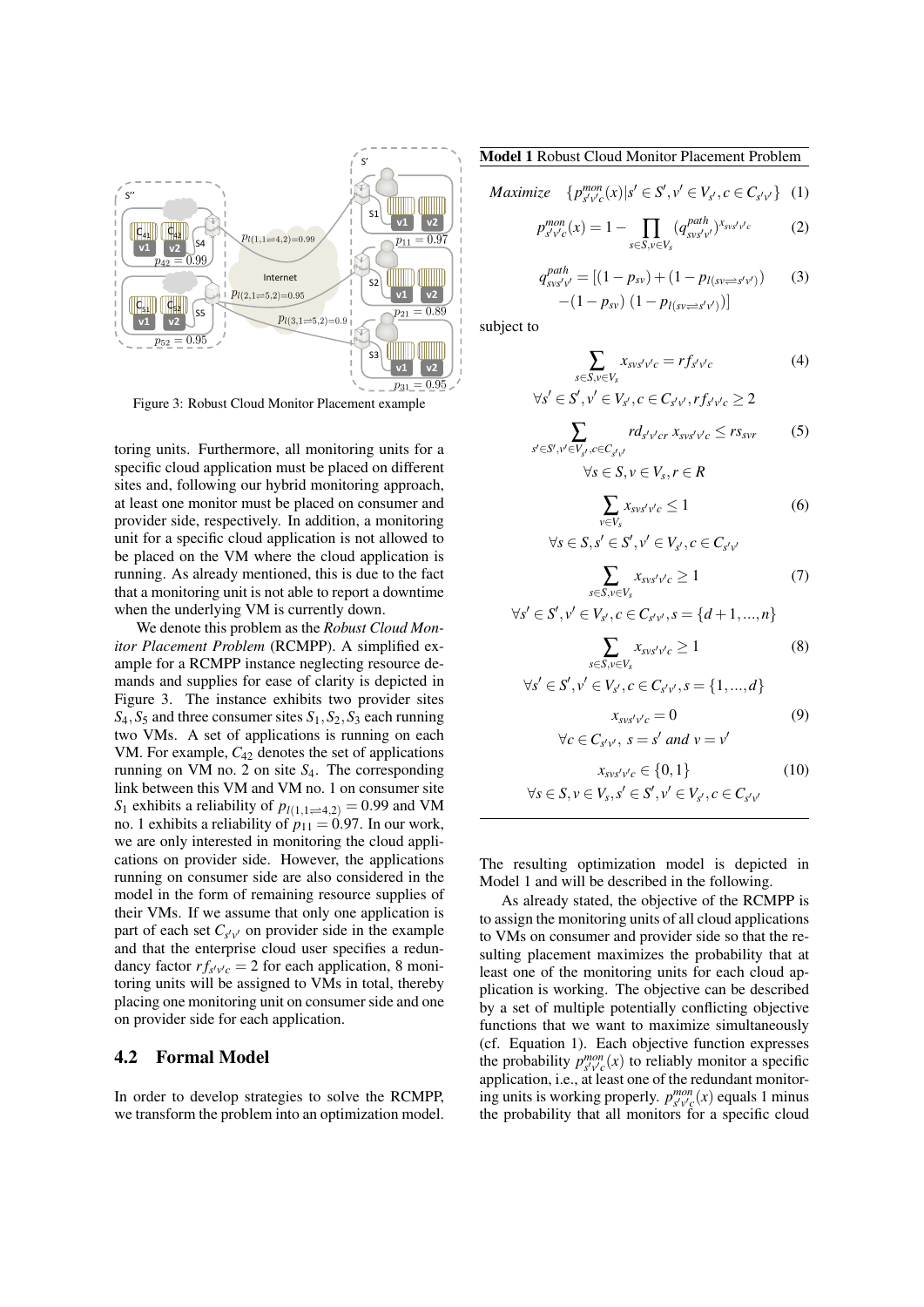application  $c \in C_{s'v'}$  fail (cf. Equation 2). The decision variable  $x_{\text{sys}' \nu' c}$  is defined in Equation 10 as binary and indicates whether VM  $v \in V_s$  running on site *s*  $\in$  *S* is selected to monitor cloud application *c*  $\in$  *C*<sub>*s'v*</sub> running on VM  $v' \in V_{s'}$  on site  $s' \in S'$ . x denotes the vector of all decision variables  $x_{\text{svs}'v'c}$  (cf. Equation 1). Equation 3 determines the probability  $q_{\text{sys}'\text{y}'}^{path}$ for a monitoring unit of cloud application  $c \in \tilde{C}_{s'v'}$ placed on VM  $v \in V_s$  on site  $s \in S$  to fail, thereby considering the reliability of the VM  $v \in V_s$  and the reliability of the path interconnecting VM  $v \in V_s$  and the VM of the cloud application. Equation 4 ensures that a cloud application  $c \in C_{s'v'}$  is monitored by  $rf_{s'v'c}$ redundant monitoring units. For each application, at least two monitoring units must be assigned to VMs, one on consumer side and one on provider side (cf. Equations 7 and 8). Equation 5 defines that each VM  $v \in V_s$  offers sufficient resource supplies to serve the assigned monitoring units and Equation 6 makes sure that all monitoring units for a specific cloud application  $c \in C_{s'v'}$  are placed on different sites. Finally, Equation 9 ensures that a monitoring unit for a specific cloud application  $c \in C_{s^{\prime}v^{\prime}}$  is not assigned to the VM  $v' \in V_{s'}$  on site  $s' \in S'$  where the cloud application is also running on.

As can be seen from Model 1, the RCMPP constitutes a multi-objective optimization problem. Hence, no unique solution of the problem exists. Furthermore, the RCMPP is nonlinear due to Equation 2. However, the problem can be linearized and transformed into a single-objective optimization problem as described in the next section.

## 5 Optimization Approach

We propose an initial solution approach based on linearization and transformation of the RCMPP into a single-objective optimization problem. In doing so, off-the-shelf optimization algorithms, such as branchand-bound (Hillier and Liebermann, 2005), can be applied in order to obtain an exact solution.

For linearization of the RCMPP, we follow a two-step approach: In the first step, we build a new set of objective functions representing the complementary objectives of the former Model 1 and turn the maximization problem into a minimization problem (cf. Model 2).  $q_{s'y'c}^{mon}(x)$  in Model 2 determines the probability that all monitors for a specific cloud application  $c \in C_{s'v'}$  fail and thus, represents the complementary probability to  $p_{s'v'c}^{mon}(x)$  in the former Model 1. In the second step, we can now linearize the problem by taking the logarithm of both sides (cf. Equation 14), an approach that is also followed by (Andreas

Model 2 Optimization of Complementary Objectives

*Minimize*  $\{q_{s'v'c}^{mon}(x)|s' \in S', v' \in V_{s'}, c \in C_{s'v'}\}$  (11)

$$
q_{s'v'c}^{mon}(x) = \prod_{s \in S, v \in V_s} (q_{svs'v'}^{path})^{x_{svs'v'c}}
$$
(12)

$$
q_{\text{sys}'\text{y}'}^{path} = [(1 - p_{\text{sv}}) + (1 - p_{l(\text{sv} \rightleftharpoons \text{s}'\text{v}')})) \tag{13}
$$

$$
-(1 - p_{\text{sv}}) (1 - p_{l(\text{sv} \rightleftharpoons \text{s}'\text{v}')})]
$$

#### Model 3 Linearization of RCMPP

$$
log(q_{s'v'c}^{mon}(x)) = log(\prod_{s \in S, v \in V_s} (q_{svs'v'}^{path})^{x_{svs'v'c}})
$$
 (14)

leads to

Minimize 
$$
\{q_{s'v'c}^{log}(x)|s' \in S', v' \in V_{s'}, c \in C_{s'v'}\}
$$
 (15)

$$
q_{s'v'c}^{log}(x) = \sum_{s \in S, v \in V_s} x_{svs'v'c} \log(q_{svs'v'}^{path}) \qquad (16)
$$

$$
q_{\rm svs'v'}^{\text{path}} = [(1 - p_{\rm sv}) + (1 - p_{l(\rm sv \rightleftharpoons s'v')}) \tag{17}
$$

$$
-(1-p_{sv}) (1-p_{l(sv\rightleftharpoons s'v')})]
$$

$$
q_{\rm sys'y'}^{\text{path}} > 0 \,\forall s \in S, v \in V_s, s' \in S', v' \in V_{s'} \tag{18}
$$

and Smith, 2008). Model 3 shows the result of the linearization. Since no system is without failure, we assume  $q_{\text{sys}'\text{y}'}^{path} > 0$ . Please note, that the Equations 4 to 10 of Model 1 also belong to Model 2 and Model 3, but have been neglected due to lack of space. Finally, we have to transform Model 3 into a single-objective optimization problem. For this purpose, we apply a so-called *minimax strategy* (Jensen and Bard, 2003), i.e., our transformation is based on a worst-case analysis, where we aim to minimize the worst possible outcome. Hence, the former objective of minimizing the probability  $q_{s'v'}^{log}$  $\int_{s'v'c}^{log}(x)$  that all monitors fail for all cloud applications simultaneously can be transformed into minimizing the maximum probability of all  $q_{s'v'}^{log}$  $\int_{s^{\prime}v^{\prime}c}^{log}(x)$  (cf. Equation 19 in Model 4). In doing so, the maximum (i.e., worst) probability of all  $q_{s'w}^{log}$  $\int_{s'v'c}^{log}(x)$ can be represented by a new decision variable  $z \in \mathbb{R}$ . Furthermore, we have to add  $|C_{s^{\prime}v^{\prime}}|$  new constraints  $\forall s' \in S', v' \in V_{s'}$  (cf. Equation 20 in Model 4) to the set of former constraints already introduced in Model 1. As can be seen from Model 4, the resulting problem constitutes a mixed-integer linear programming problem that can be solved using branch-and-bound (Hillier and Liebermann, 2005).